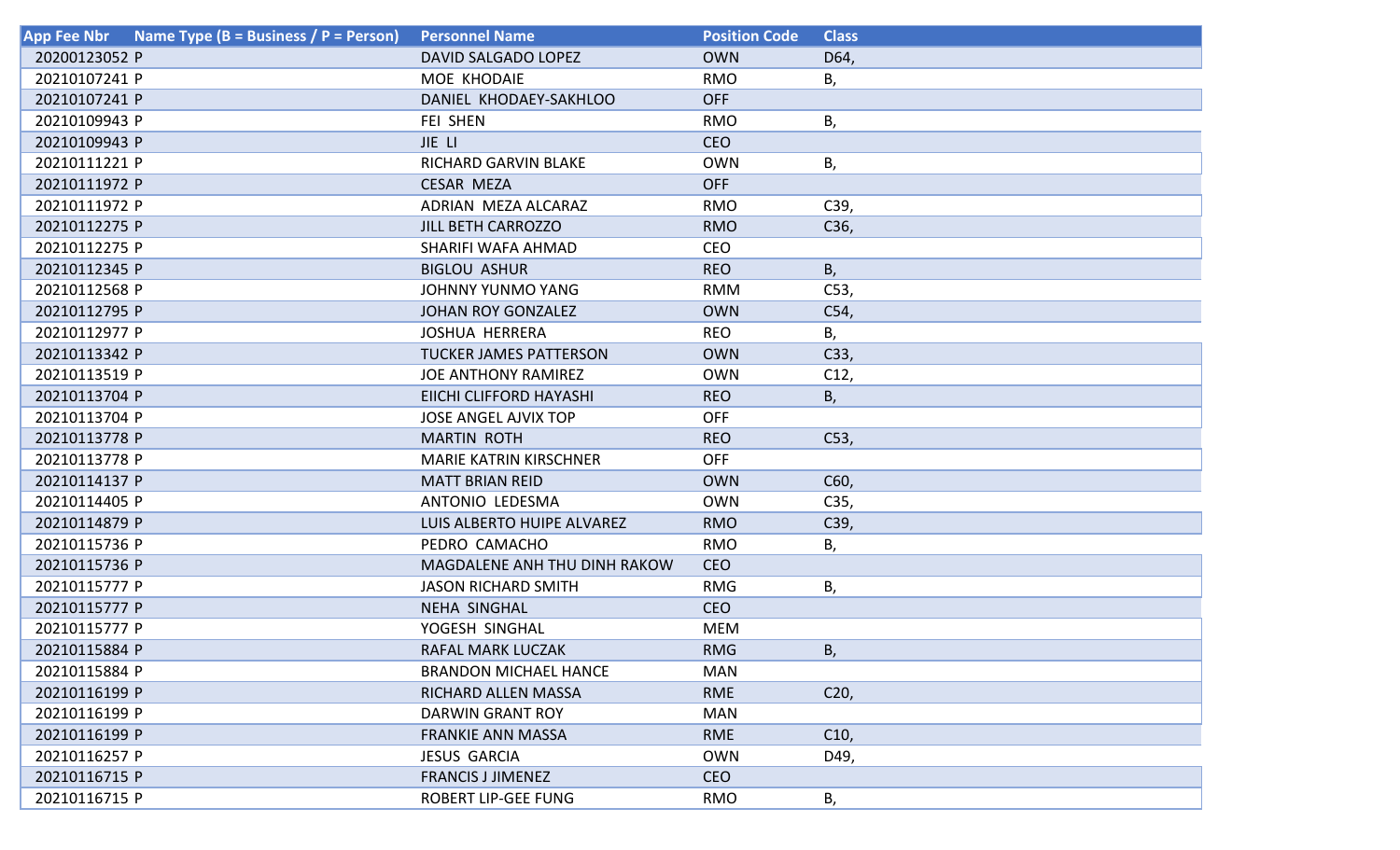| 20210116873 P | <b>LAWRENCE HIEN LY</b>                | <b>RMO</b> | Β,              |
|---------------|----------------------------------------|------------|-----------------|
| 20210116873 P | NORMAN RICHARD PARRISH, JR             | <b>CEO</b> |                 |
| 20210116873 P | <b>MARTHA GISSELA ROMERO PENA</b>      | <b>OFF</b> |                 |
| 20210116934 P | <b>ANDREW RUEBEN HAWN</b>              | <b>RMM</b> | В,              |
| 20210116934 P | <b>EMILY JOAN HAWN</b>                 | <b>MAN</b> |                 |
| 20210117081 P | <b>JUAN CARLOS PEREZ MARTINEZ</b>      | <b>REO</b> | C <sub>16</sub> |
| 20210117144 P | <b>JUSTIN ALLEN MILLER</b>             | <b>RMG</b> | В,              |
| 20210117144 P | <b>JOHNNY ANGEL SOTO</b>               | <b>MAN</b> |                 |
| 20210117498 P | SALVATORE JOSEPH BRACALE, JR           | <b>RME</b> | C27, D49,       |
| 20210117498 P | LES WILLIAM BLAKE                      | <b>MEM</b> |                 |
| 20210117498 P | <b>BRIAN KALLA FLOOD</b>               | <b>MEM</b> |                 |
| 20210117559 P | <b>GREG ANTHONY ZAMORA</b>             | <b>RMO</b> | В,              |
| 20210117559 P | AHMED HEFDH ALLAH ALAMIR               | <b>CEO</b> |                 |
| 20210117559 P | <b>FERNANDO MACIEL MENDEZ</b>          | <b>OFF</b> |                 |
| 20210117655 P | <b>TAM THANH NGUYEN</b>                | <b>RMG</b> | C33,            |
| 20210117670 P | MAYRA ELIZABETH QUIJAS                 | <b>RMO</b> | C54,            |
| 20210117670 P | <b>JJESUS QUIJAS MACIAS</b>            | <b>CEO</b> |                 |
| 20210117837 P | <b>BILL SANTIAGO</b>                   | <b>RME</b> | C60,            |
| 20210117837 P | <b>JUAN JESUS MIRAMONTES</b>           | <b>OFF</b> |                 |
| 20210117837 P | ALFREDO MARTINEZ                       | <b>CEO</b> |                 |
| 20210117837 P | <b>ENRIQUE LOPEZ MARTINEZ GONZALES</b> | <b>OFF</b> |                 |
| 20210117837 P | <b>CLAUDIA MELECIO FLORES</b>          | <b>OFF</b> |                 |
| 20210117837 P | <b>BRHAYAN MIRAMONTES</b>              | <b>OFF</b> |                 |
| 20210117951 P | CANDIDO OTAVIO PIRES DA SILVA, SR      | <b>REO</b> | D06,            |
| 20210117951 P | <b>ITAMAR LEITE DEMORAIS, JR</b>       | <b>OFF</b> |                 |
| 20210118078 P | ALEX ARTURO CORTES FERREYRA            | <b>REO</b> | C <sub>20</sub> |
| 20210118084 P | <b>STEPHEN BARRETT TEUTON</b>          | <b>REO</b> | C <sub>20</sub> |
| 20210118376 P | <b>NATHAN JAMES CHISSUS</b>            | <b>RMO</b> | $C-7,$          |
| 20210118376 P | DONALD JOHN BANOWETZ, JR               | CEO        |                 |
| 20210118376 P | <b>FRED GLENN COOK, III</b>            | <b>OFF</b> |                 |
| 20210118437 P | JOASH LENARD SOLLENBERGER              | <b>REO</b> | B,              |
| 20210118437 P | <b>COURTNEY ANN CONNER</b>             | <b>OFF</b> |                 |
| 20210118458 P | DANIEL LUCIO LOPEZ-CHIPRES             | <b>RMO</b> | D49,            |
| 20210118458 P | LUCIO LOPEZ-SANTOS                     | <b>CEO</b> |                 |
| 20210118499 P | <b>JORGE ALBERTO URIARTE</b>           | <b>RMO</b> | В,              |
| 20210118499 P | RICARDO OCAMPO                         | <b>OFF</b> |                 |
| 20210118509 P | <b>DAVID LEONARD HVIDSTEN</b>          | <b>RMG</b> | C <sub>27</sub> |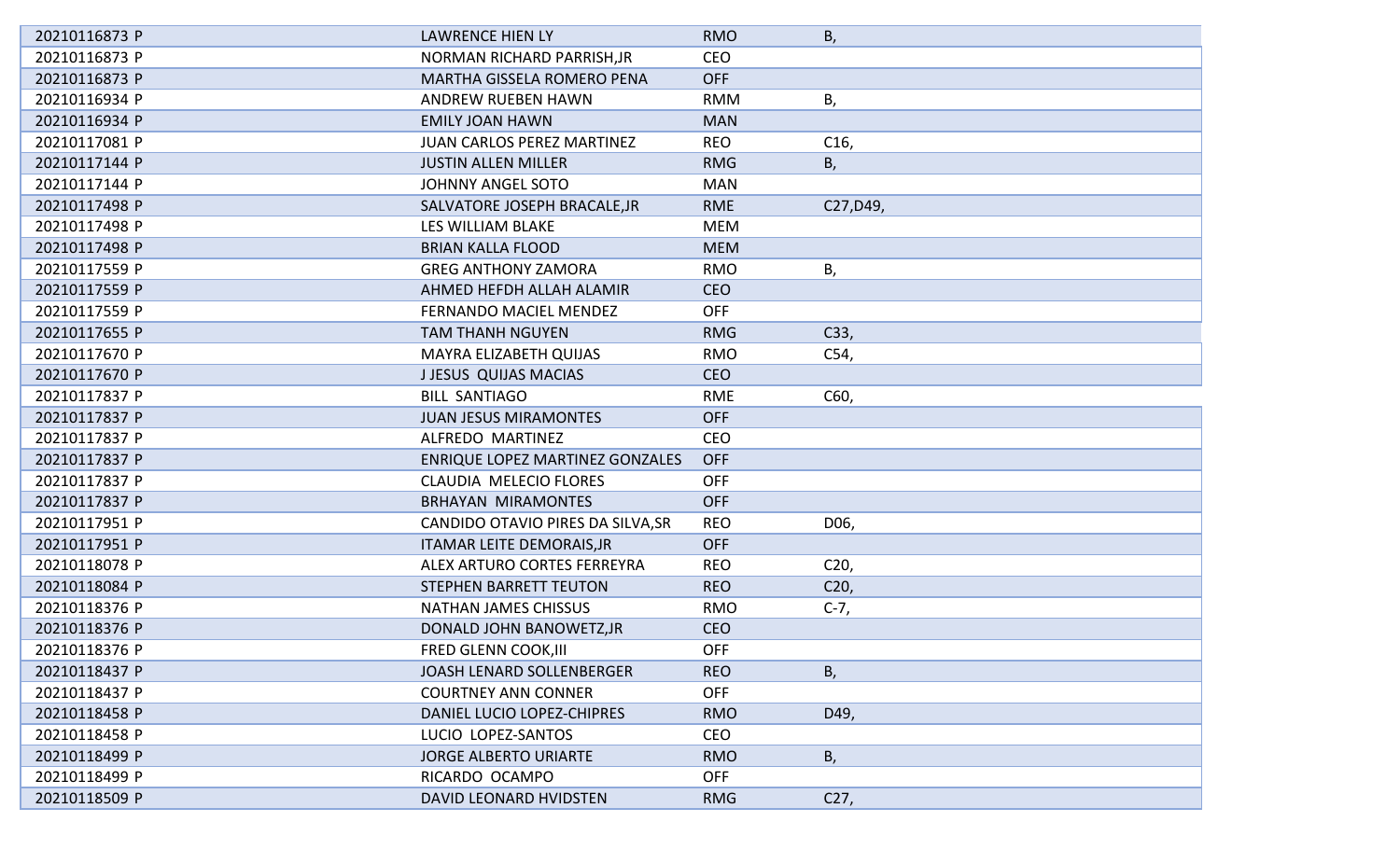| 20210118510 P | <b>MATTHEW FRANKLIN STEVENSON</b>   | <b>RMM</b> | Β,              |
|---------------|-------------------------------------|------------|-----------------|
| 20210118551 P | <b>JUAN JOSE CEJA VACA</b>          | <b>OWN</b> | B,              |
| 20210118595 P | SALVADOR MEDRANO RODRIGUEZ          | <b>RMM</b> | C27,            |
| 20210118663 P | <b>KRISTI DAWN PRUTER</b>           | <b>OWN</b> | $B, C-8$        |
| 20210118856 P | RYAN LEE HOOGENDOORN                | <b>OWN</b> | C33,            |
| 20210118857 P | <b>KEVIN JAMES WIBERT</b>           | <b>REO</b> | Β,              |
| 20210118858 P | ALMA YADIRA ANGUIANO                | <b>REO</b> | Β,              |
| 20210118859 P | <b>JACOB GONZALEZ</b>               | <b>OWN</b> | Β,              |
| 20210118860 P | <b>ADAM HAINES</b>                  | <b>OWN</b> | C <sub>20</sub> |
| 20210118922 P | <b>JORGE IVAN AVINA</b>             | <b>OWN</b> | B,              |
| 20210118923 P | THOMAS MICHAEL MEZA                 | <b>OWN</b> | C33,            |
| 20210118957 P | <b>STEVE THOMAS BRAGUNIER</b>       | <b>OWN</b> | В,              |
| 20210118983 P | MANUEL ORTIZ CHAVEZ                 | <b>RMO</b> | В,              |
| 20210118983 P | MANUEL ORTIZ, JR                    | <b>OFF</b> |                 |
| 20210119001 P | DARRIN RAY WAGNER                   | <b>RMM</b> | Β,              |
| 20210119002 P | <b>TIMOTHY BRIAN FALVEY</b>         | <b>RMM</b> | B,              |
| 20210119003 P | <b>JASON DEAN HANSEN</b>            | <b>RMG</b> | C12,            |
| 20210119068 P | ASHOT PARSAMYAN                     | <b>REO</b> | $C-7,$          |
| 20210119092 P | <b>SIU PAUUVALE</b>                 | <b>QPT</b> | В,              |
| 20210119092 P | <b>TEVITA TUKIA</b>                 | <b>GPT</b> |                 |
| 20210119103 P | MINH NHAT QUACH                     | <b>REO</b> | C17,            |
| 20210119131 P | SERGIO ALVAREZ SUAREZ               | <b>REO</b> | $C-8$           |
| 20210119133 P | <b>JONATHAN GREGORY METCHIKOFF</b>  | <b>OWN</b> | C <sub>20</sub> |
| 20210119134 P | <b>RYAN THOMAS MOKRES</b>           | <b>OWN</b> | C17,            |
| 20210119136 P | <b>JORGE NOE VILLATORO BARDALES</b> | <b>OWN</b> | $C-8$ ,         |
| 20210119140 P | RAFAEL VICTOR LOPES MOREIRA         | <b>REO</b> | C17,            |
| 20210119146 P | RICARDO HERRERA                     | <b>OWN</b> | В,              |
| 20210119150 P | <b>JUAN DIEGO MACIAS DUARTE</b>     | <b>REO</b> | C27,            |
| 20210119151 P | <b>JEFFREY DABAK</b>                | <b>OWN</b> | C27,            |
| 20210119153 P | <b>CESAR DUARTE</b>                 | <b>REO</b> | C <sub>21</sub> |
| 20210119155 P | <b>NGUYEN HUU LE</b>                | <b>OWN</b> | C <sub>20</sub> |
| 20210119159 P | <b>CHAD ALAN TROXEL</b>             | <b>OWN</b> | C33,            |
| 20210119160 P | <b>JESSE DALE GRIMES</b>            | <b>REO</b> | В,              |
| 20210119161 P | <b>JOSE GUADALUPE AGUILAR</b>       | <b>OWN</b> | D21,            |
| 20210119162 P | <b>MATTHEW DAVID MILLER</b>         | <b>REO</b> | C10,            |
| 20210119163 P | LUIS JOSE SANCHEZ                   | <b>OWN</b> | C35,            |
| 20210119164 P | USBALDO ALONZO RAMIREZ-PEREZ        | <b>OWN</b> | C11,            |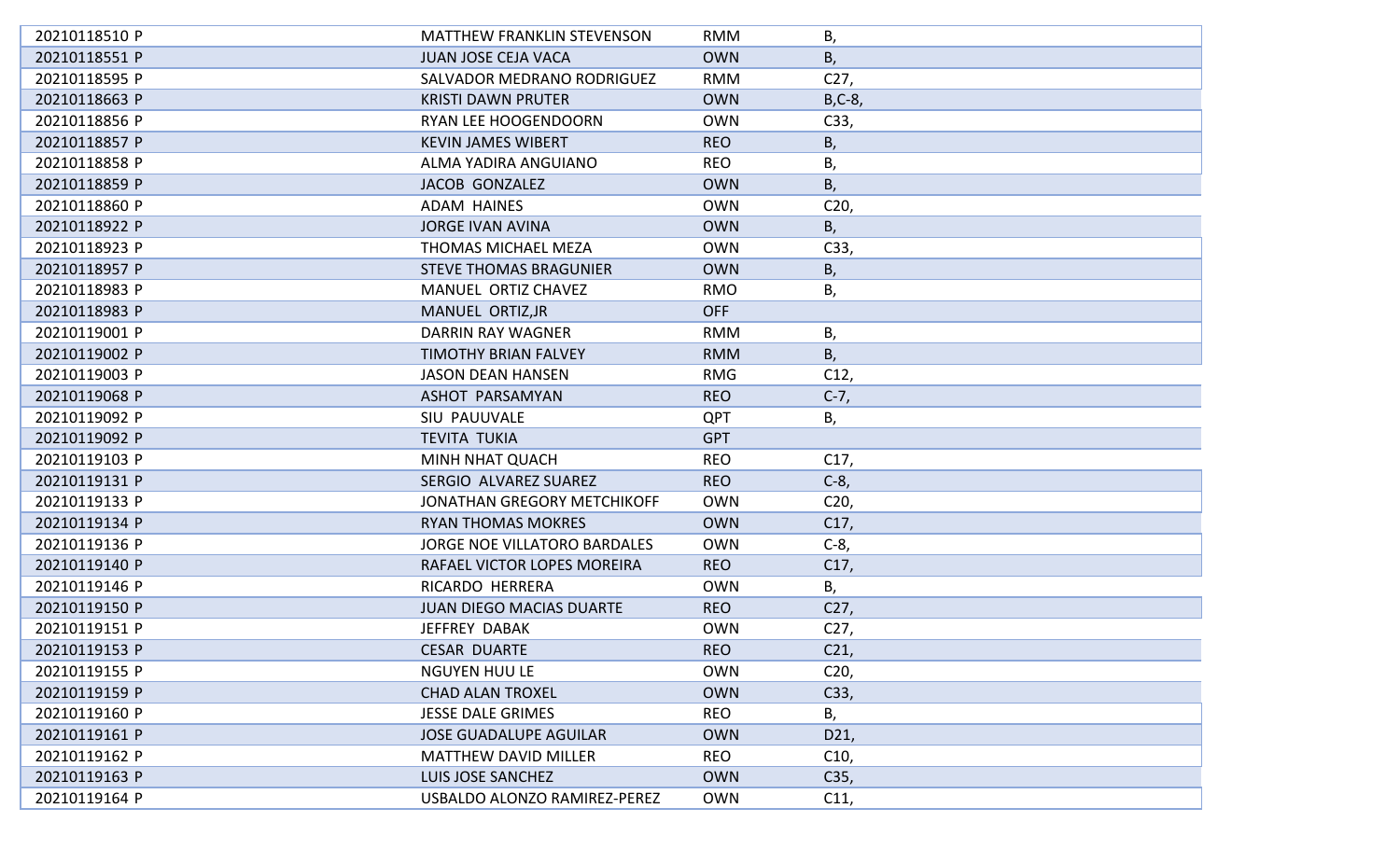| 20210119166 P | JARBAS FERREIRA DE LIMA              | <b>OWN</b> | C <sub>21</sub>   |
|---------------|--------------------------------------|------------|-------------------|
| 20210119168 P | NEPHTALI GALVEZ CASTREJON            | <b>OWN</b> | C <sub>27</sub>   |
| 20210119172 P | <b>QUENICK ALFREDO BARRETO</b>       | <b>REO</b> | В,                |
| 20210119226 P | DANNY RAMIREZ                        | <b>REO</b> | C <sub>2</sub>    |
| 20210119247 P | <b>WERNER OMAR LOPEZ LOPEZ</b>       | <b>REO</b> | B,                |
| 20210119251 P | MIGUEL ANGEL SEPULVEDA RODRIGUEZ RMM |            | C39,              |
| 20210119251 P | JESUS SEPULVEDA RODRIGUEZ            | <b>MEM</b> |                   |
| 20210119251 P | DANIEL SEPULVEDA RODRIGUEZ           | MEM        |                   |
| 20210119260 P | <b>GUILLERMO JUAN SOLANO</b>         | <b>OWN</b> | C <sub>20</sub>   |
| 20210119261 P | ANGEL SERNA BUENDIA                  | <b>OWN</b> | C <sub>20</sub>   |
| 20210119281 P | SASHA ZALL                           | <b>OWN</b> | A,B,              |
| 20210119282 P | AARON LEE DISHON                     | <b>RMG</b> | B, D12,           |
| 20210119285 P | ALEJANDRO HUMBERTO LARREA            | <b>RMM</b> | C20, C36,         |
| 20210119285 P | <b>JORDAN ALEXANDER LARREA</b>       | <b>MEM</b> |                   |
| 20210119285 P | SARA ELIZABETH VAUGHN                | <b>MEM</b> |                   |
| 20210119359 P | MICHAEL DOUGLAS LO MONACO            | <b>RMO</b> | <b>B,C10,HAZ,</b> |
| 20210119359 P | <b>GREGORY ALLEN VOIGT</b>           | <b>CEO</b> |                   |
| 20210119367 P | NIMROD JACOB OXTE CAN                | <b>REO</b> | C33,              |
| 20210119367 P | <b>LUZ MARIA OXTE</b>                | <b>OFF</b> |                   |
| 20210119369 P | SHINMO LEE                           | <b>OWN</b> | C33,              |
| 20210119788 P | <b>JULIO C JIMENEZ</b>               | <b>RMO</b> | C10,              |
| 20210119788 P | <b>JOSE ENRIQUE AGUILAR MIRANDA</b>  | <b>CEO</b> |                   |
| 20210119789 P | JAIR LAZO                            | <b>RMG</b> | В,                |
| 20210119791 P | <b>ALLEN JOSEPH CARR</b>             | <b>RMM</b> | C10,              |
| 20210119874 P | <b>CHRISTIAN BRANDON HOPWOOD</b>     | <b>RMM</b> | B,C10,C46,        |
| 20210119874 P | <b>CHARLES E MORRISON, III</b>       | <b>MAN</b> |                   |
| 20210120263 P | DAVIS ALEXANDER KLEVEN               | <b>RMM</b> | В,                |
| 20210202632 P | PATRICK WILLIAM HUSSEY               | <b>RME</b> | C <sub>2</sub>    |
| 20210203326 P | <b>AARON MARK ANTHONY TORRES</b>     | <b>OWN</b> | В,                |
| 20210203823 P | ELISEO DANIEL OVANDO                 | REO.       | Β,                |
| 20210203911 P | RON LEE MCBRIDE                      | <b>REO</b> | D35,              |
| 20210204244 P | <b>CARL DOUGLASS SMITH</b>           | <b>OWN</b> | C39,              |
| 20210204525 P | PATRICK EDWARD DEARING, II           | <b>RME</b> | А,                |
| 20210204531 P | <b>COREY RAY HAYWOOD</b>             | <b>REO</b> | C <sub>10</sub>   |
| 20210204738 P | <b>IVAN ALONSO RODRIGUEZ PARTIDA</b> | <b>REO</b> | Β,                |
| 20210204812 P | <b>JESSE GILBERT MILLER</b>          | <b>REO</b> | Β,                |
| 20210204880 P | <b>KEITH EDWARD HARRIS</b>           | <b>RME</b> | C46,              |